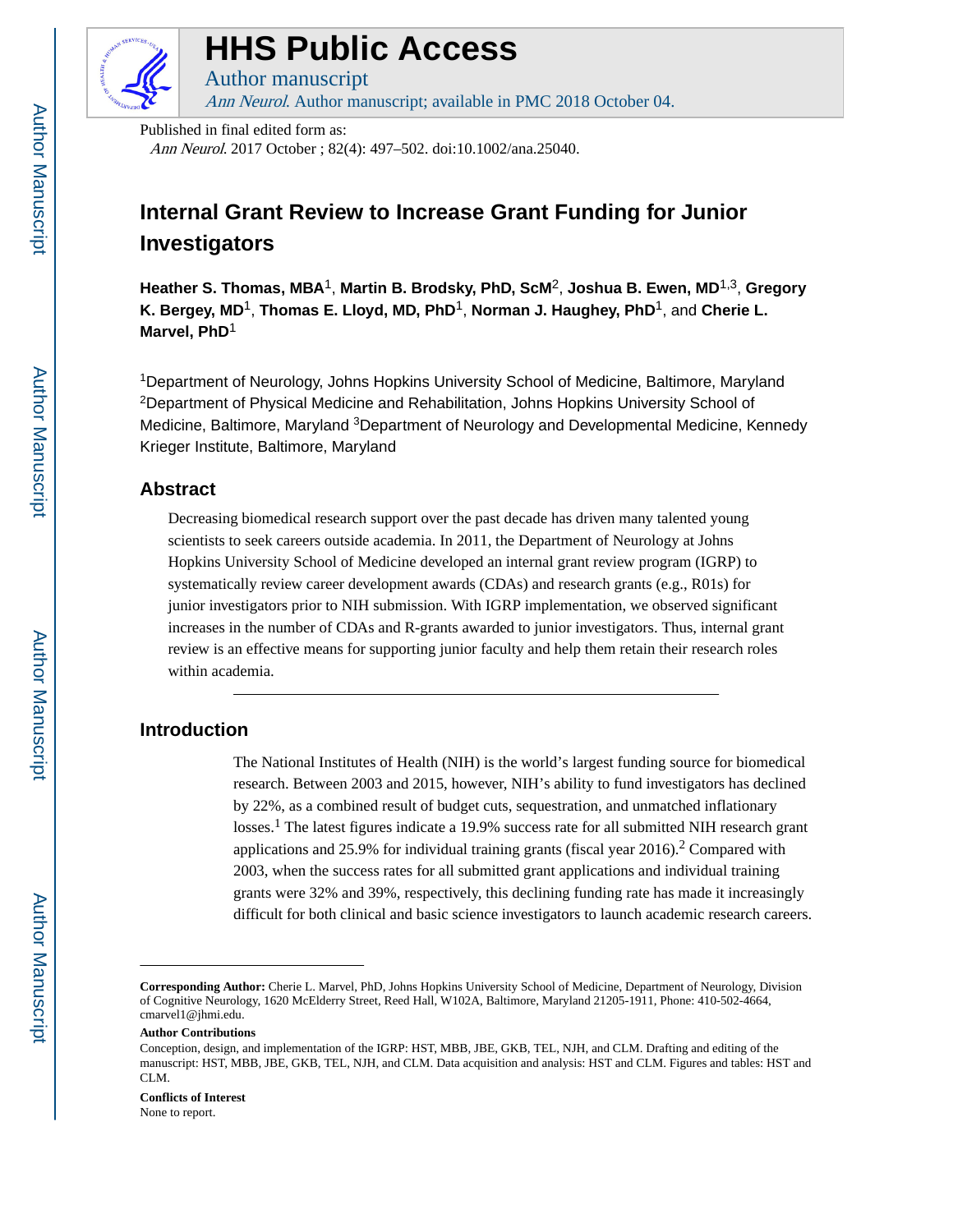Junior faculty are particularly vulnerable, and low success rates for grant funding are driving talented scientists to careers outside academia.<sup>3</sup> A recent *Chronicle* survey indicated that ~50% of the more than 11,000 university researchers had abandoned a central investigation in their lab, and 75% lost graduate students and research fellows due to cuts in funding. The long-term effects of fewer students and fellows entering into training will manifest as reductions in the next generation of biomedical scientists.<sup>4</sup> Moreover, the age of new investigators awarded their first R01-equivalent grant continues to rise, with 2016 estimates at 45 years-old for MD/PhDs and MDs, and 42 years-old for PhDs.<sup>5</sup> Without funding in the early years of their careers, young scientists are at risk of moving from the academic setting to careers outside of biomedical research, or out of science altogether.

To support junior investigators to obtain funding, the Department of Neurology at the Johns Hopkins University School of Medicine established an internal grant review program (IGRP) in 2011, led by a committee of experienced investigators and a research administrator. The reason for implementing this program at the time was based on a perception by Departmental leaders that grant funding for junior investigators had declined in recent years. One concern was that the applicants were not getting sufficient mentorship during the grant writing process, which negatively impacted their chances at funding success. To address this issue, the Chairman selected a committee to initiate the IGRP. Initially, this committee consisted of a senior member at the Vice Chair level, an Associate Professor, an Assistant Professor (all with track records of NIH funding), and an Administrative Assistant. Over time, the committee evolved to include the Vice Chair of Research for Neurology, another full Professor, two Associate Professors, one Assistant Professor, and one Program Administrator. Of these, two are part of the original committee formed in 2011. In addition, an Associate Professor from Physical Medicine and Rehabilitation (PM&R) joined the committee in 2016 in response to that department Chairperson's goal to improve funding and research support, guided by the years of experience of the IGRP.

Although many institutions utilize some form of an internal grant review, to our knowledge, there is no publication that describes the methodology and effectiveness of such programs. An internet search of internal grant review programs at other universities revealed some methodological commonalities: financial incentives for applicants and/or reviewers, structured timelines leading up to submission, non-anonymity of reviewers (i.e. mentor committees), and reviews available for non-NIH entities (e.g. foundation awards). For most programs, participation of applicants in the review process was voluntary. Guided by practices at other institutions, along with trial-and-error learning over many iterations, the Neurology IGRP at Johns Hopkins gradually developed a formal process of internal grant review whose methodology could be useful to other groups who may want to start up a similar program or modify an existing one.

Since IGRP's inception, the Chairman required departmental junior applicants to undergo internal review for NIH Mentored Career Development Awards (CDAs) (i.e., K01, K08, K23). First-time R01 applicants (i.e., "New Investigators") were strongly encouraged, but not required, to complete internal grant review. CDAs offer primary support for postdoctoral fellows and junior faculty by providing an essential foundation in biomedical research

Ann Neurol. Author manuscript; available in PMC 2018 October 04.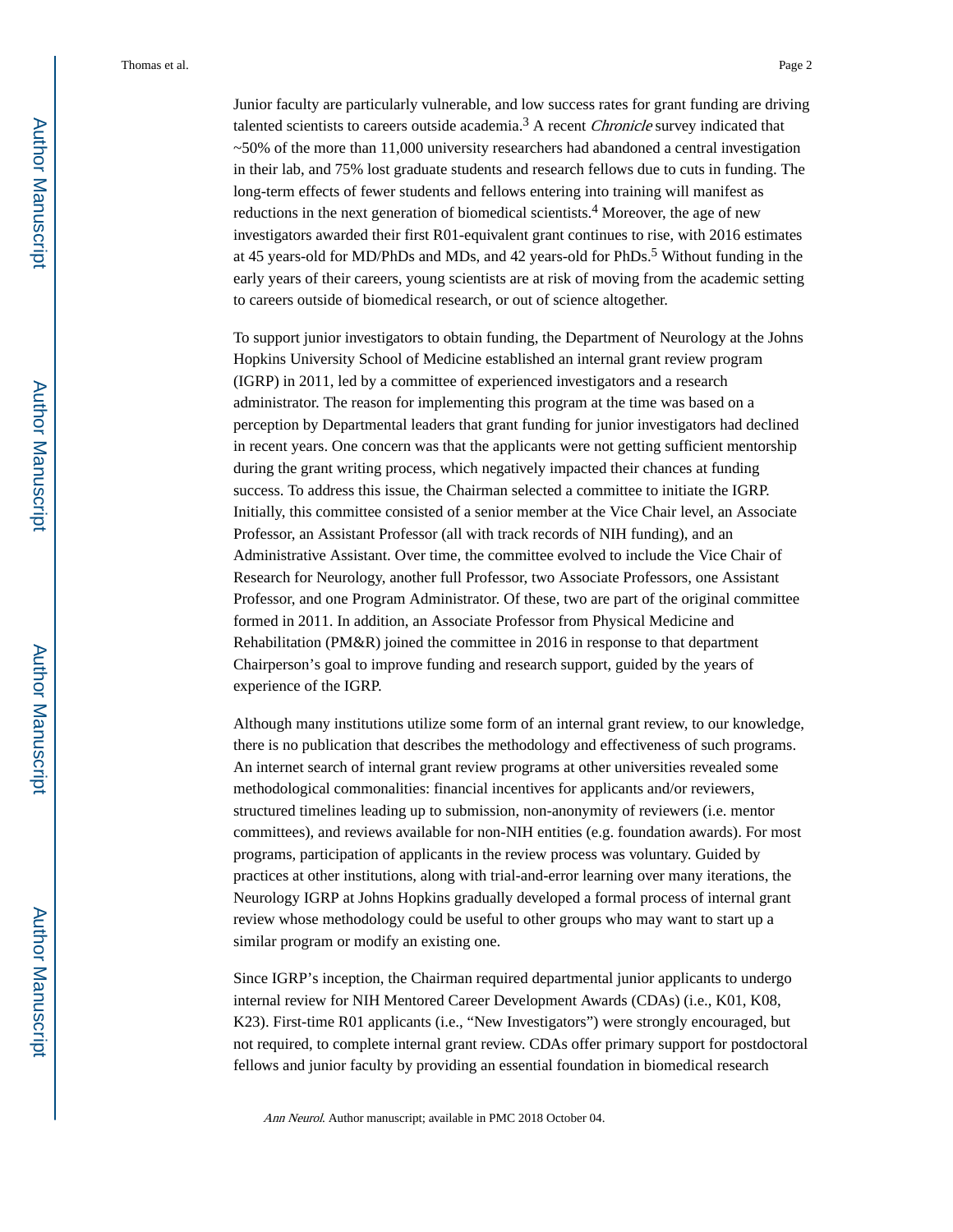through didactic learning and mentorship as they develop the necessary skills for careers as independent investigators. CDAs require that mentorship and career development plans are built into the application to ensure a solid infrastructure supports the mentee through their early career training. Moreover, funding rates for CDAs are higher than for R-grants.<sup>2</sup> The primary goal of the current analysis was to assess the impact of our IGRP on grant award funding success.

#### **Methods**

The IGRP committee reviews applications in three cycles annually, preceding each of the NIH cycle due dates in February, June, and October (Fig 1). The internal review protocol consists of two main steps. The first step, "Aims Presentation," consists of an open conference in which the applicant is required to give a 10-minute oral presentation of the application that addresses the specific aims, hypotheses, study background, preliminary data, training plan (for CDA applicants), and in the case of resubmissions, responses to major criticisms. A 10-minute question and answer session follows each presentation. The entire session is held during normal business hours and usually lasts 2-3 hours, depending upon the number of applicants. Presentation schedules are announced to the department ahead of time so that people can choose to attend specific presentations. CDA mentors are required to attend the conference during their mentee's presentation to ensure applicant and mentor agreement on critical aspects of the proposal. This open forum helps to identify pitfalls in the research, improve scientific inquiry, and refine specific aims and hypotheses early in the grant writing process – a full 10 weeks prior to NIH submission.

The applicant must also provide a written draft of the Specific Aims before the oral presentation. Within seven days after the oral presentations, the committee provides written feedback to the applicant (and mentor) on the Aims as written and as presented orally, including (but not limited to) a summary of the feedback discussion at the oral presentation. Feedback often includes suggestions to revise or reconfigure (e.g., if aims are interdependent, feasibility is weak, project is too ambitious, or there is a fatal flaw in the logic of the design). At this stage, an applicant may decide to delay submission based on the feedback. For applicants who decide to continue with submission, the committee identifies at least two potential reviewers based on their area of expertise, which may be related to disease area or methodology. For example, if the application focuses on movement disorders, qualified specialists in Neurology or another department within the School of Medicine are invited to review. Reviewers are provided with the applicant's specific aims with the invitation so they can decide whether to agree to review. In some cases, external reviewers are invited if the expertise is not available within Hopkins.

The second step of the IGRP involves independent peer review of the grant application. Five weeks prior to the NIH due date, application materials are submitted via a web portal that was developed for the IGRP to facilitate review.<sup>6</sup> Before the web portal, review was solely facilitated through email, which was also effective. Applicants submit the following grant sections for review:

Ann Neurol. Author manuscript; available in PMC 2018 October 04.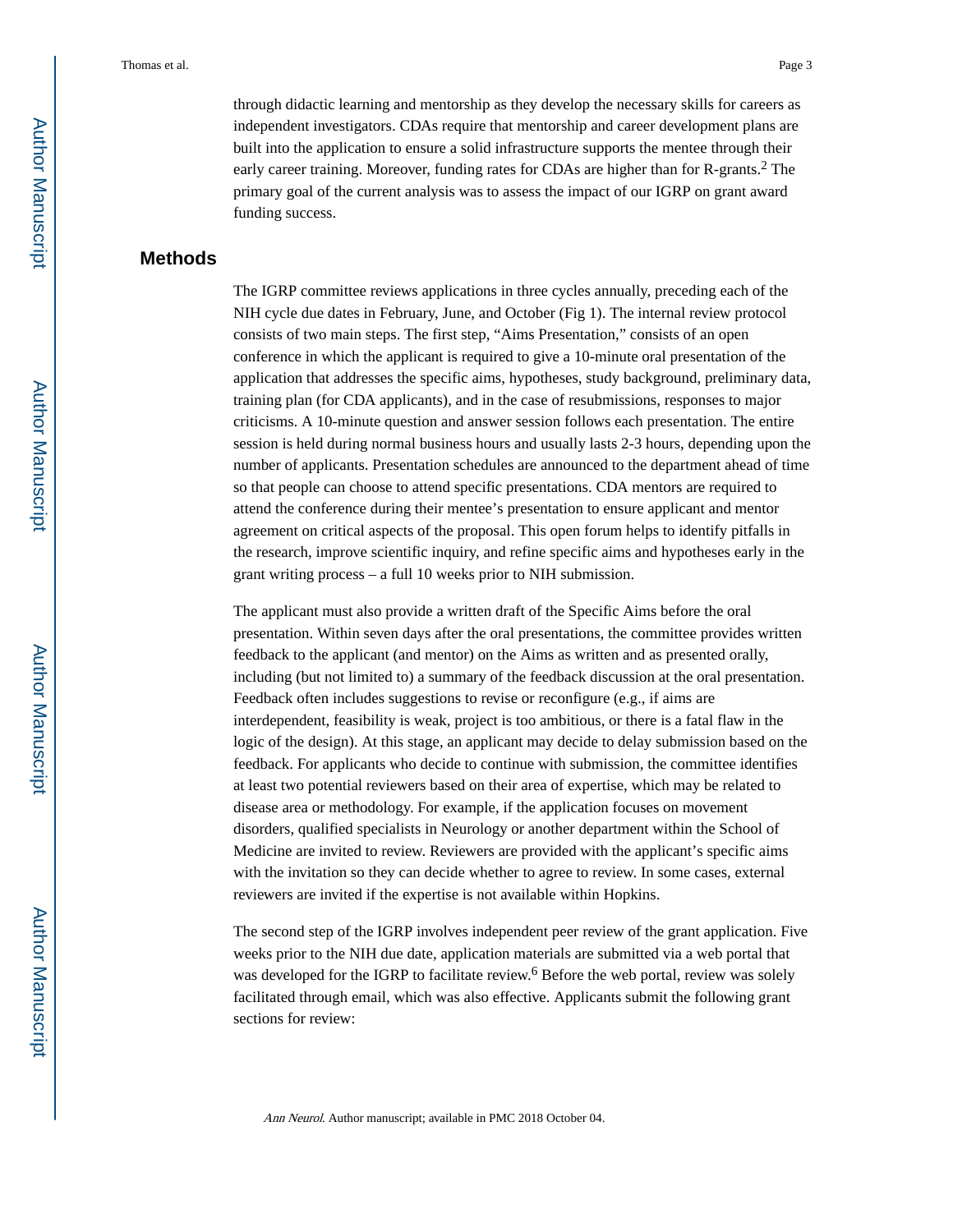Mentored Career Development Awards (K01, K08, K23) and Career Transition Awards (K99/R00)

- **1.** Specific Aims
- **2.** Research Strategy
- **3.** Training in the Responsible Conduct of Research
- **4.** Candidate Information and Goals for Career Development
- **5.** Plans and Statements of Mentor and Co-mentor(s)
- **6.** Biographical Sketch
- **7.** Response to Reviewer Comments (Resubmissions)

Research Grants (R01, R03, R21)

- **1.** Specific Aims
- **2.** Research Strategy
- **3.** Biographical Sketch
- **4.** Response to Reviewer Comments (Resubmissions)

Once all required materials are uploaded into the web portal, two reviewers are selected and granted access to the applicant's materials via email notification. Reviewers have seven days to complete the review, using a NIH-style evaluation form, providing an overall impact score 1-9, and strengths and weaknesses of individual categories.<sup>7</sup> Additionally, reviewers make a recommendation to: 1) submit with revisions, 2) delay submission (major revisions or more pilot data are needed), or 3) too rough to edit (delay). Reviewers submit the completed evaluation into the web portal, maintaining anonymity. However, reviewers have the option of breaking anonymity to directly address comments with the applicant. The applicant is notified via email when the review is complete, and then given access to the evaluation. Based on the reviews, an overall recommendation from the IGRP is given to the applicant. The committee does not permit or prevent the applicant from submitting; that decision is left to the applicant and mentor.

### **Results**

From 2011-2016<sup>1</sup>, IGRP reviewed 79 applications. In our analyses, we excluded first submissions that were later reviewed again as re-submissions (n=16), applicants outside of our department  $(n=3)$ , applicants who left the university and were, therefore, unable to resubmit  $(n=3)$ , submissions to grant mechanisms not included in this report  $(n=2)$ , and incomplete review (n=17). An application was considered to "complete the review process" if: 1) funded on first submission, 2) resubmitted regardless of outcome, or 3) not resubmitted within the NIH's 37-month resubmission rule.<sup>8</sup> Due to eligibility requirements, K99 applicants that did not resubmit by the end of their 4th year of fellowship were also

<sup>&</sup>lt;sup>1</sup>Data available for NIH cycles I and II only in 2016.

Ann Neurol. Author manuscript; available in PMC 2018 October 04.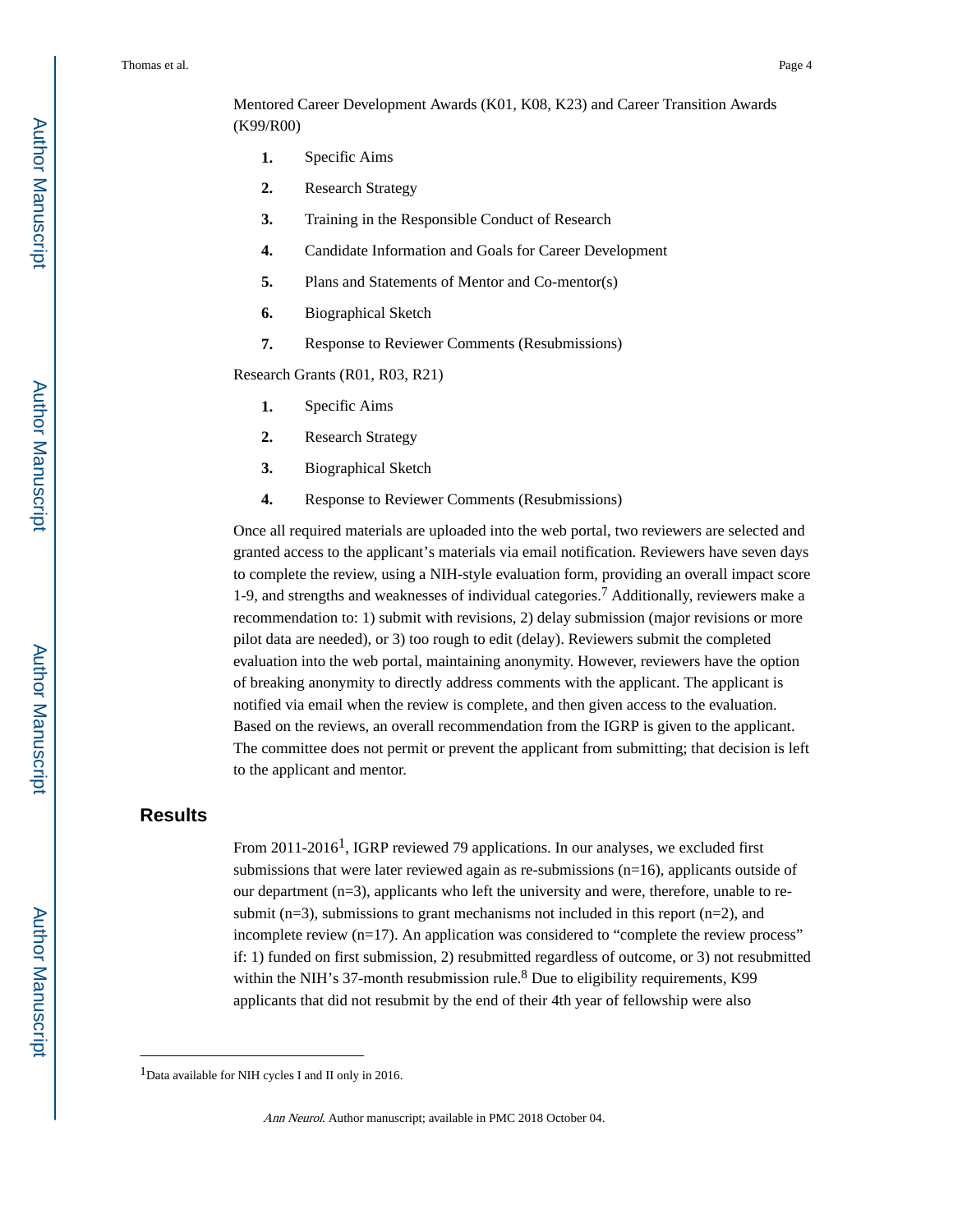considered completed. Thus, 38 applications completed grant review within this time period. Of these, 22 (58%) were funded (Table 1).

To determine the impact of IGRP on funding success, we examined funding for CDAs submitted before (2000-2011) vs. after (2011-2016) IGRP implementation. R-grants were not included in this analysis because internal review of R-grants has been optional, and will be discussed separately. Using NIH's Research Portfolio Online Reporting Expenditures and Results tool (RePORTER) for fiscal years 2000-2017, we identified the total number of the Department of Neurology's funded CDAs. Fiscal year 2011 (IGRP's first year of review) was split: we credited CDAs funded in the first two cycles of 2011 to pre-program because they were submitted in 2010, and those funded in the third 2011 cycle to the IGRP. Funding data were available through the first two submission cycles of 2016, translating to funding in fiscal year 2017. The mean number of departmental CDAs obtained pre-program (2000-2011, n=17) was 1.46 per year. The mean number of CDAs obtained since IGRP (2011-2016, n=15) was 2.37 per year, representing a 62% increase. An independent-samples t-test indicated a significant increase in the *number* of funded grants since the IGRP began,  $t(17) = 2.627$  p < .05.

Our department records for the total number of K-applications allowed us to track only as far back as 2009, which prevented us from computing a success rate of CDA funding before IGRP implementation for comparison. For R-grants, however, we could compare success rates influenced by the IGRP because internal review was optional for New Investigators. Thus, we could compare success rates for R-applicants reviewed by the IGRP versus those that were not over the identical time period.

From 2011 to  $2016^2$ , there were 39 total R-applications submitted by New Investigators within our department, adhering to the inclusion criteria described above. Of these 39 applications, 12 went through internal review. Seven of these 12 applications were funded (58%). By contrast, 27 applications were submitted without receiving internal review, and six of those were funded (22%). Thus, the likelihood of success for R-type awards was more than 2.5× higher when an application was reviewed internally prior to NIH submission.

To explore the hypothesis that differences in recent funding successes were due to applicants waiting until they were more senior before submitting grant applications (rather than an effect of the IGRP), we compiled information on the rank of the investigator (e.g., Postdoctoral Fellow, Assistant Professor, etc.) and years at rank at the time of grant submission. These data are summarized in Table 2. We compared years at rank at time of submission for successful R-award applicants at the Assistant Professor level (the only group that could be reasonably compared given the low Ns for each sub-group) based on whether they participated in IGRP or not. A Mann-Whitney test indicated no difference in distribution of years at rank between these groups (median = 5 years for IGRP participants and 2 years for non-IGRP participants,  $U = 9.00$ ,  $p = .412$ ). Similarly, we compared years at rank for unsuccessful R-award applicants at the Assistant Professor level. A Mann-Whitney test indicated no difference in distribution of years at rank between these groups either

 $2$ Data available for NIH cycles I and II only in 2016.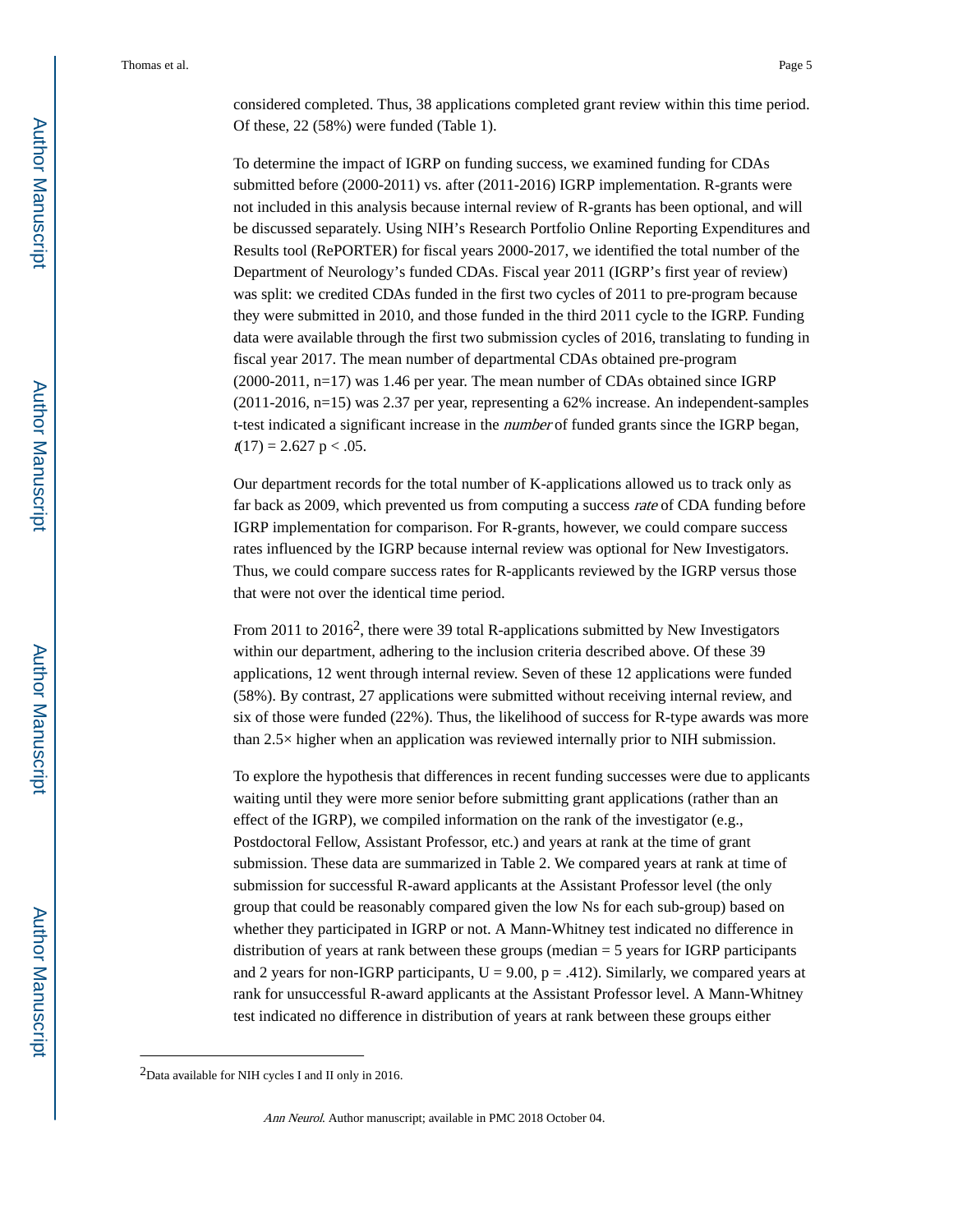(median  $=$  3 years for IGRP participants and 2 years for non-IGRP participants, U  $=$  21.50, p = .335). For CDA applicants, comparisons were again made for successful applicants, comparing years at rank for those who submitted via IGRP versus those who submitted prior to IGRP, at the Assistant Professor and Fellow levels (combined). A Mann-Whitney test indicated no difference in distribution of years at rank between these two groups (median  $= 1$ ) year for IGRP participants and 3 years for pre-IGRP participants,  $U = 44.00$ ,  $p = .119$ ).

## **Discussion**

Our data indicate that use of the IGRP increased funding for junior investigators. This was the case for both K- and R-awards, which enabled research to continue at a particularly vulnerable stage in the academic research career pathway. Although improvement in funding success may be due to applicants benefiting from reviewer feedback, benefit may also be drawn from imposing early deadlines, resulting in more time to develop a mature grant for submission. The IGRP has strengthened mentorship by imposing mentor-applicant interactions early in the grant writing stages. Involvement of department faculty in grant reviews also has resulted in a broader base of mentorship to serve junior investigators that extends beyond the direct mentor-mentee relationship.

Our process has evolved during the last 7 years. We encountered pitfalls that called for changes to the process. For example, we initially reviewed applications three weeks before the NIH deadline, but this did not allow applicants enough time to make all necessary revisions, and many reviewers felt they could not recommend major changes so close to the deadline. Once we extended the timeline to five weeks before the NIH deadline, reviewers provided more extensive comments and applicants had more time to incorporate revisions.

We deliberately chose to limit IGRP reviews to NIH mechanisms (CDAs and R-awards) because these are the most commonly sought after federal grant opportunities within our department and, therefore, are the most familiar to our faculty. Also, the established NIH triannual deadlines allow procedural consistency across IGRP review cycles. In terms of increasing the quality of the scientific review, we found that presenting the specific aims as an oral presentation to an open audience provided opportunities for the applicant to defend his/her ideas, for future applicants to view the process, and for a multidisciplinary perspective of the preliminary data and overall understanding. Alternatives to this format include aims presentation to a smaller audience (select committee), or reviewing written aims via email.

A limitation of our analyses is that we could compute only an indirect measure of success with pre-reviewed CDA applications, rather than a direct success rate. This is because we did not have records of the number of submissions prior to implementation of the IGRP. Thus, while the total number of funded CDAs rose significantly with the implementation of the IGRP, it is possible that the total number of CDA applications also rose during this same time frame. If so, the rise in funded CDAs could simply reflect a similar rise in total submissions. However, this explanation for the increase seems unlikely because the total number of CDA applications submitted to the NIH remained relatively stable over this time period.<sup>9</sup> In addition, we saw a concomitant increase in success rates for R-grants with the

Ann Neurol. Author manuscript; available in PMC 2018 October 04.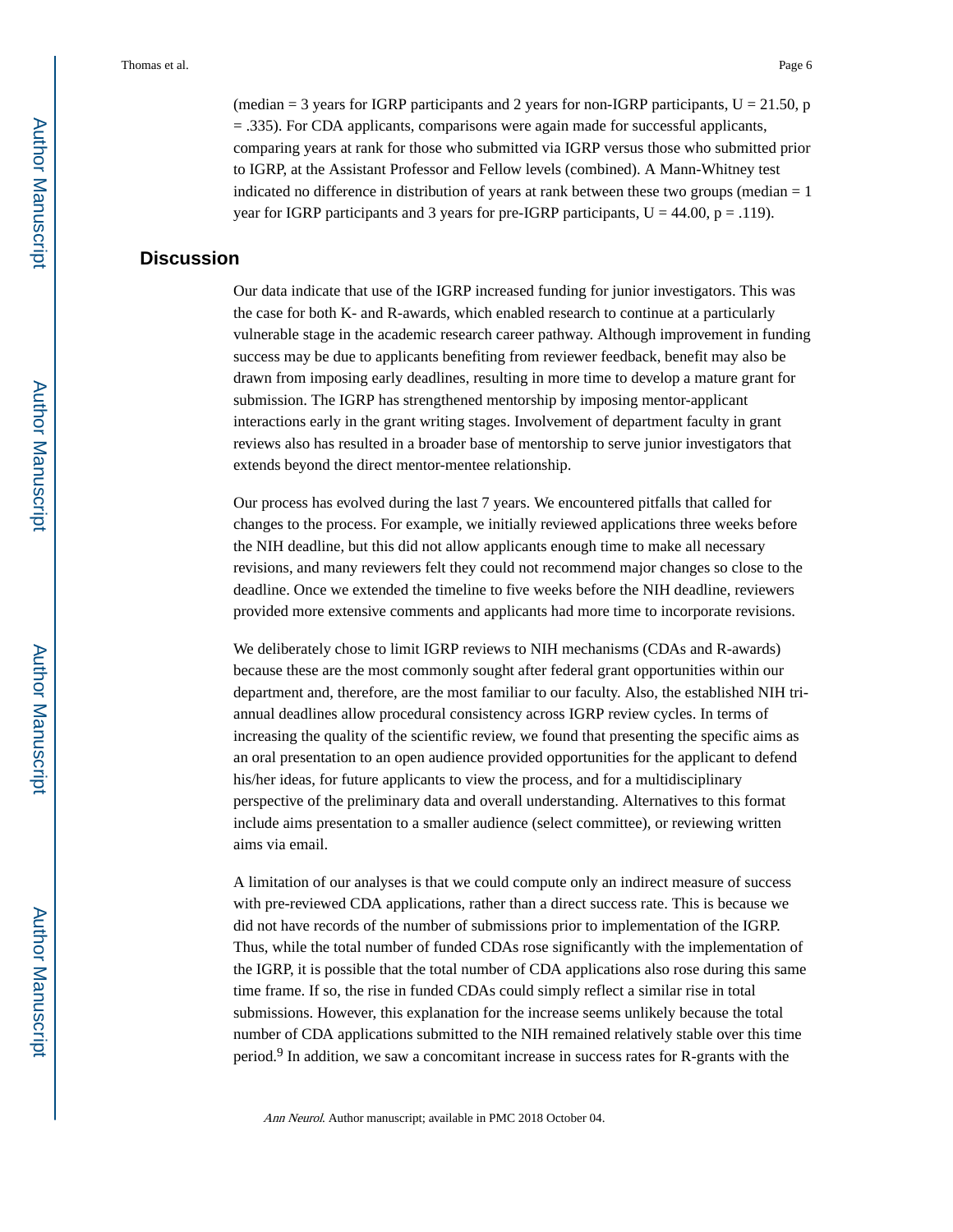IGRP, suggesting that the rise in the number of CDAs funded was likely due to the IGRP as well.

It is possible that the high success rates of first time R-award applicants who participated in the IGRP were influenced by a self-selection of highly motivated individuals who could arrange their submission timeline to meet the requirements of internal review. People who are naturally well organized, highly motivated, and open to exposing themselves to constructive feedback would lead such people to write better grants even if the review process added little. Similarly, successful applicants may be those with more grant writing experience, even if previously unfunded, which would point to the more senior and/or motivated applicants. However, a comparison of those who utilized the IGRP did not differ according to years at rank, regardless of funding status, which dispels the notion that more senior applicants took advantage of the IGRP process. There is no way to do a valid control within the context of this retrospective review. Nevertheless, those who completed the internal review had a 2.5× greater chance of successfully obtaining an R-award compared to those who did not, which should encourage those not naturally inclined to seek help with grant writing to strongly consider doing so.

Our biggest obstacle to date has been achieving 100% timely return of reviews (within 7 days). We rely on the dedication of our senior faculty and their commitment to the teaching mission of our institution to get the reviews done. Heavy clinical, research, and teaching loads can interfere with timely returns. However, the overall willingness of our reviewers to participate in the IGRP has not been an issue. The culture in our department has been very supportive of mentoring junior investigators. Moreover, the IGRP's experience has not been limited to a small group of committed reviewers. Instead, our reviewer pool represents researchers from all divisions within the department, as well as from other departments. However, incentivizing participation through monetary or other rewards would be a reasonable approach if resources are available.

In summary, the IGRP requires a cadre of committee leadership, low overhead, and investment by senior faculty in the peer review process. It can be generalized to any academic department, regardless of grant mechanism or funding agency. Importantly, these steps help support junior faculty to achieve early grant writing success that is critical for their academic research careers.

#### **Acknowledgments**

We thank Gretchen Mulvihill, Rich O'Brien, and Justin McArthur for their early contributions to formation of the IGRP. We also thank Heather Schultz and Cecilia Young for compiling data regarding internal grant submissions and applicant information, and Amanda Casper and Rob Tobin for providing the roadmap for gathering the data. Funding sources: NIH/NIDCD: 5K23DC013569 to MBB.

#### **References**

1. Federation of American Societies for Experimental Biology. NIH research funding trends. 2017. [http://faseb.org/Science-Policy-and-Advocacy/Federal-Funding-Data/NIH-Research-Funding-](http://faseb.org/Science-Policy-and-Advocacy/Federal-Funding-Data/NIH-Research-Funding-Trends.aspx)[Trends.aspx](http://faseb.org/Science-Policy-and-Advocacy/Federal-Funding-Data/NIH-Research-Funding-Trends.aspx). Accessed May 4, 2017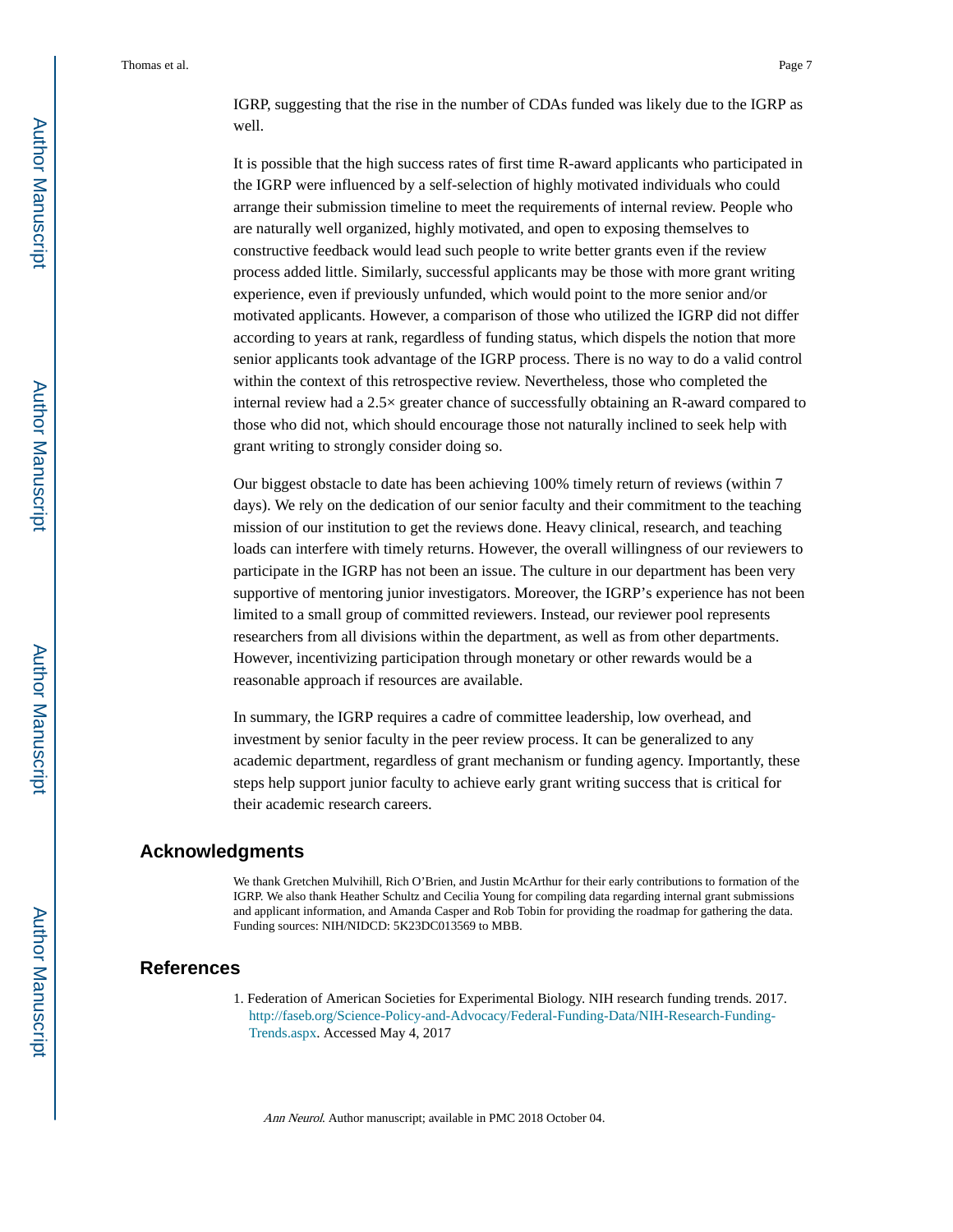- 2. U.S. Department of Health and Human Services, National Institutes of Health, Office of Extramural Research. Funding facts. 2014. <https://report.nih.gov/fundingfacts/fundingfacts.aspx>. Accessed May 4, 2017
- 3. U.S. Department of Health and Human Services, National Institutes of Health, Research Portfolio Online Reporting Tools (RePORT). Challenges Facing the Physician-Scientist Workforce. [https://](https://report.nih.gov/workforce/psw/challenges.aspx) [report.nih.gov/workforce/psw/challenges.aspx](https://report.nih.gov/workforce/psw/challenges.aspx). Accessed January 4, 2017
- 4. Basken V, Voosen P. Strapped Scientists Abandon Research and Students. Chron High Educ. 2014; 60:23–23. [http://www.chronicle.com/article/Strapped-Scientists-Abandon/144921.](http://www.chronicle.com/article/Strapped-Scientists-Abandon/144921) Accessed April 18, 2017.
- 5. U.S. Department of Health and Human Services, National Institutes of Health, Office of Extramural Research. Table 440-16: Grants and Funding. Average Age and Degree of NIH R01-Equivalent First-Time Investigators. [https://grants.nih.gov/policy/new\\_investigators/index.htm.](https://grants.nih.gov/policy/new_investigators/index.htm) Accessed April 18, 2017
- 6. Gregory, J. Administrative Informatics: jg@admininformatics.com. MyPeerReview. [http://](http://www.mypeerreview.com) [www.mypeerreview.com](http://www.mypeerreview.com)
- 7. U.S. Department of Health and Human Services, National Institutes of Health, Office of Extramural Research. Grants and Funding: Scoring Criteria. [https://grants.nih.gov/grants/policy/review/](https://grants.nih.gov/grants/policy/review/rev_prep/scoring.htm) [rev\\_prep/scoring.htm](https://grants.nih.gov/grants/policy/review/rev_prep/scoring.htm). Accessed February 8, 2017
- 8. U.S. Department of Health and Human Services, National Institutes of Health, Office of Extramural Research. Grants and Funding: Resubmission Applications. [https://grants.nih.gov/grants/policy/](https://grants.nih.gov/grants/policy/amendedapps.htm) [amendedapps.htm](https://grants.nih.gov/grants/policy/amendedapps.htm). Accessed February 8, 2017
- 9. U.S. Department of Health and Human Services, National Institutes of Health, Research Portfolio Online Reporting Tools (RePORT). Success Rates: Training and Research Career Development Programs, Career Development Awards, Table #204. [https://report.nih.gov/success\\_rates/index.aspx.](https://report.nih.gov/success_rates/index.aspx) Accessed May 18, 2017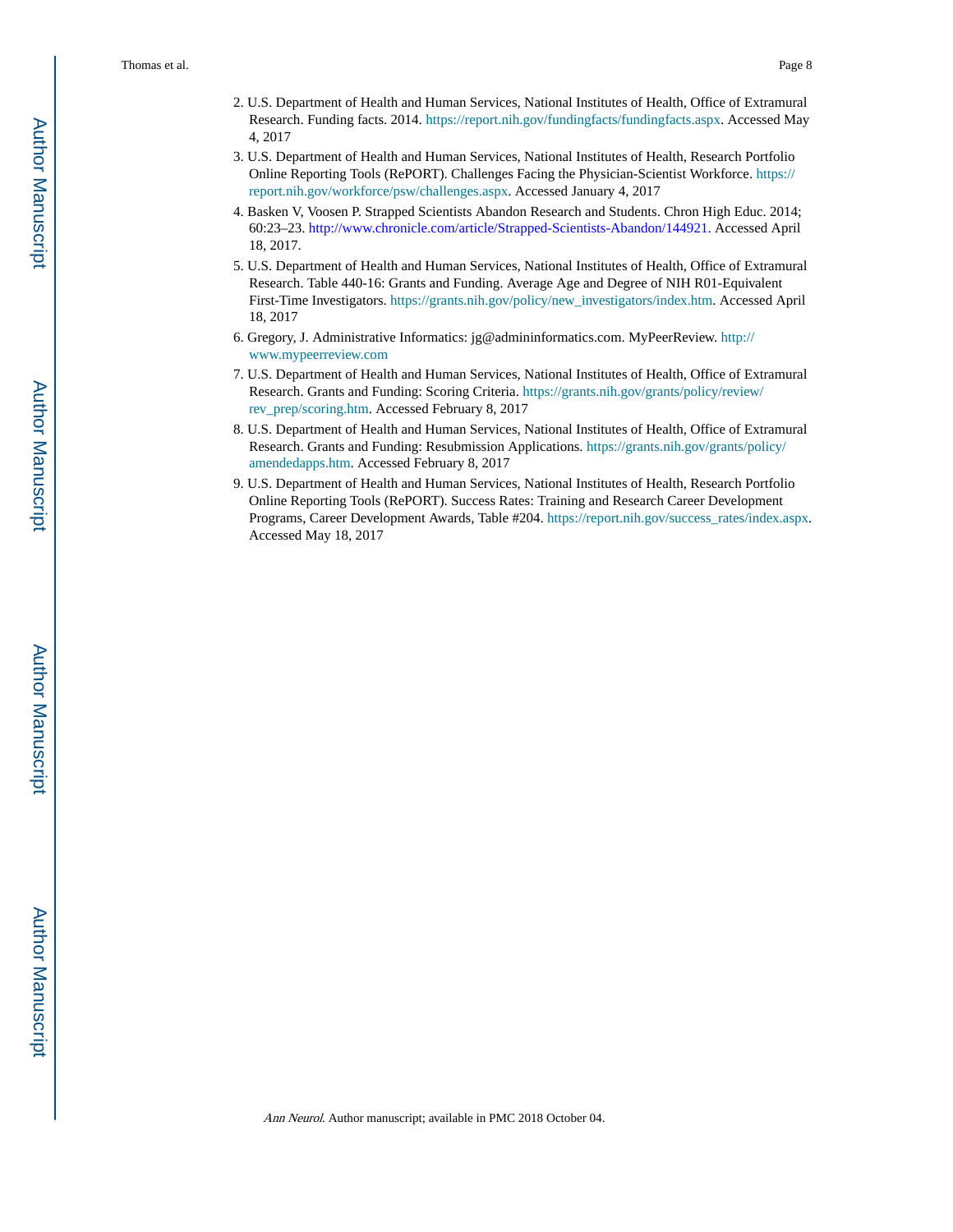



Ann Neurol. Author manuscript; available in PMC 2018 October 04.

Author Manuscript

Author Manuscript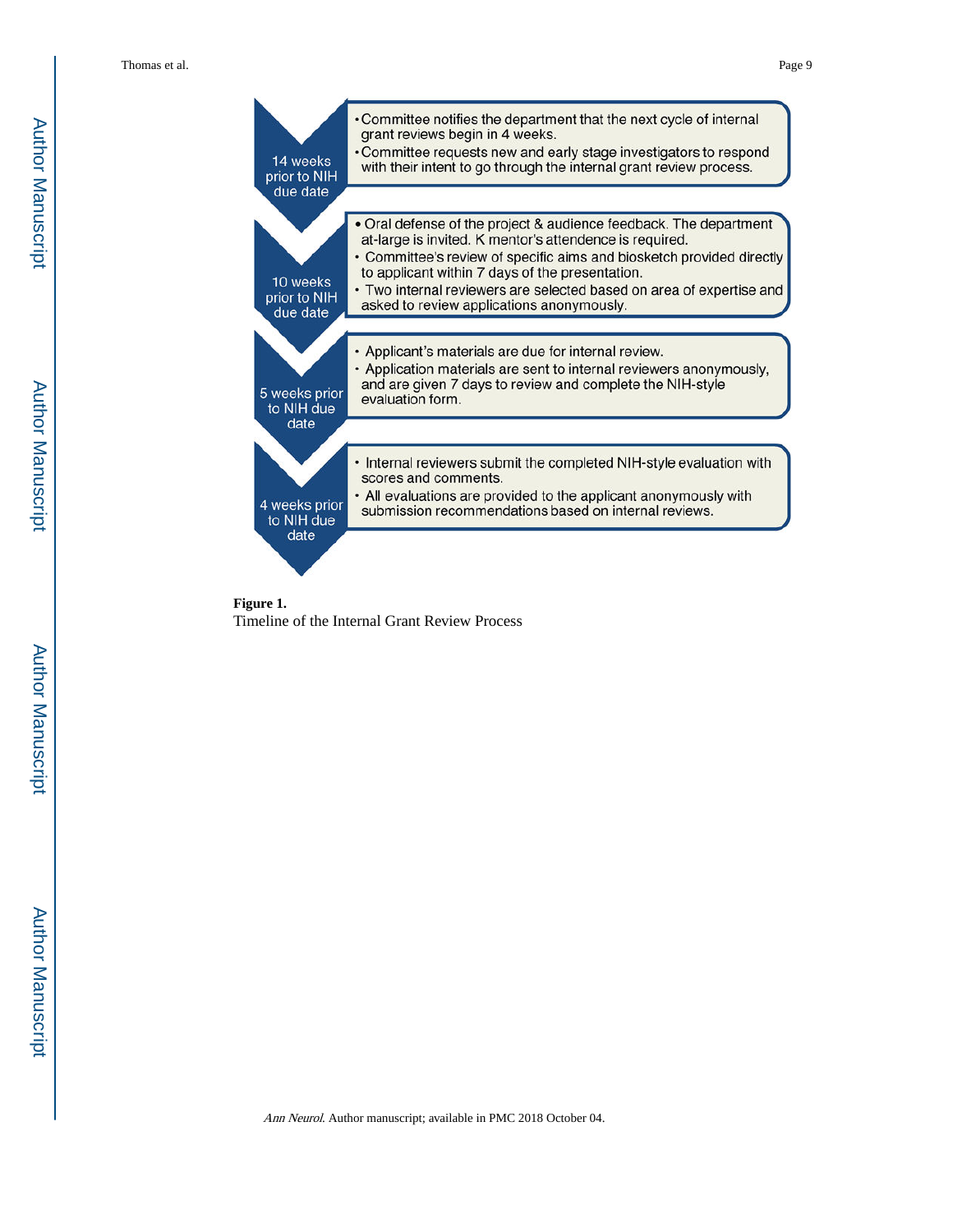#### **Table 1**

Success Rates by Grant Type

| <b>Grant Type</b>  | <b>JHU IGRP Success Rate<sup>a</sup></b><br>$n$ (%) | $NINDS^b$ |
|--------------------|-----------------------------------------------------|-----------|
| CDA: K01, K08, K23 | 11 of 18 $(61\%)$                                   | 19%       |
| K99                | 4 of 8 $(50\%)$                                     | 9%        |
| R01, R03, R21      | $7$ of 12 (58%)                                     | 19%       |
| Average (combined) | 22 of 38 (58%)                                      | 19%       |

 $a<sup>a</sup>$ HU IGRP success rate was determined by dividing the number of awarded applications by the total number of applications that completed the IGRP process, across fiscal years. NIH success rates were determined by dividing the number of competing applications awarded by the total number of competing applications reviewed within a fiscal year.<sup>1</sup>

 $b$  NINDS = National Institute of Neurological Disorders and Stroke, fiscal year 2016. Rates for NINDS are shown for comparison because most of our department's applications are funded by NINDS.